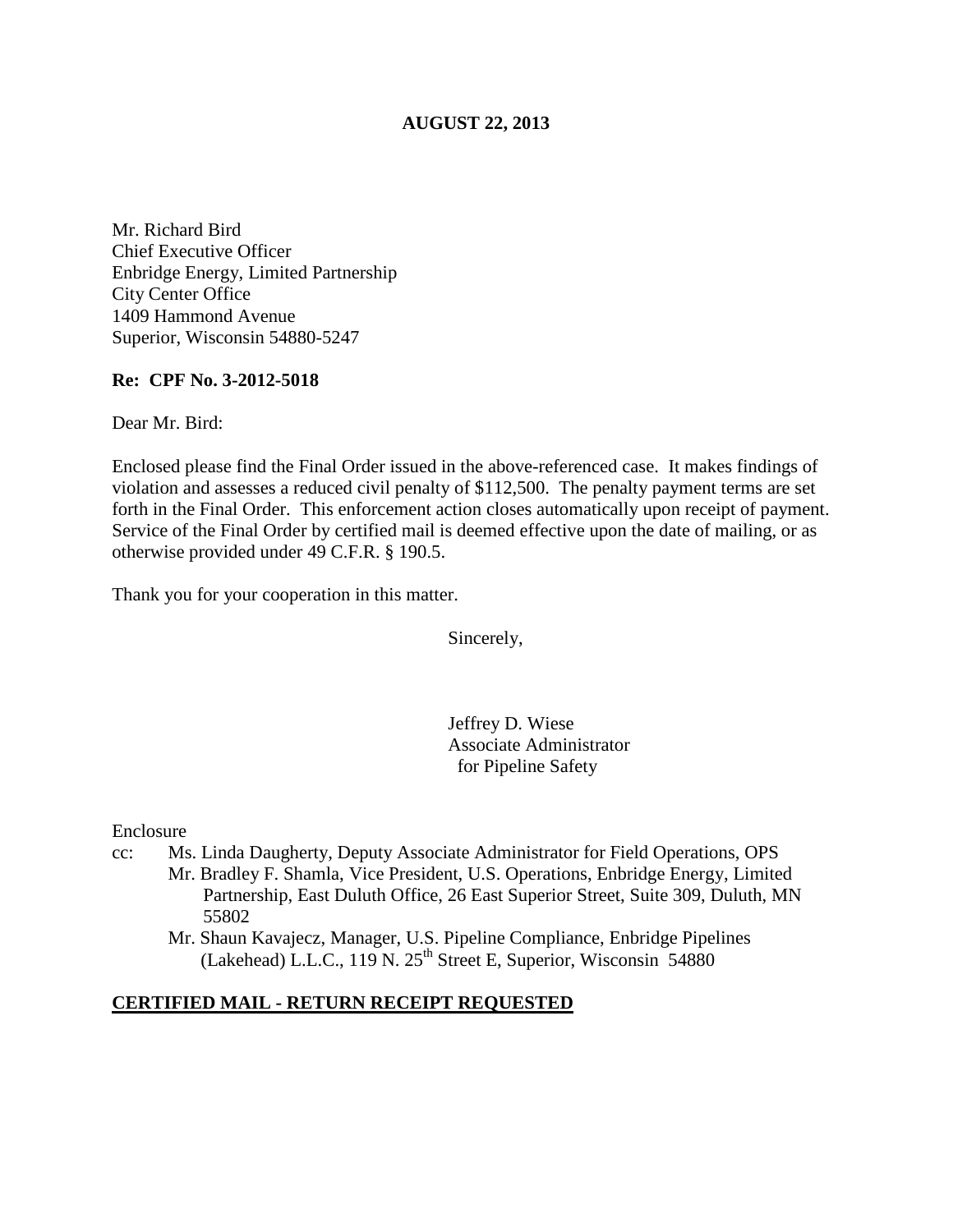### **U.S. DEPARTMENT OF TRANSPORTATION PIPELINE AND HAZARDOUS MATERIALS SAFETY ADMINISTRATION OFFICE OF PIPELINE SAFETY WASHINGTON, D.C. 20590**

**In the Matter of )** 

**Enbridge Energy, Limited Partnership, ) CPF No. 3-2012-5018**

 **)** 

 **)** 

**\_\_\_\_\_\_\_\_\_\_\_\_\_\_\_\_\_\_\_\_\_\_\_\_\_\_\_\_\_\_\_\_\_\_\_\_)** 

**\_\_\_\_\_\_\_\_\_\_\_\_\_\_\_\_\_\_\_\_\_\_\_\_\_\_\_\_\_\_\_\_\_\_\_\_ )** 

**Respondent. )** 

# **FINAL ORDER**

On May 22, 2009, pursuant to 49 U.S.C. § 60117, a representative of the Pipeline and Hazardous Materials Safety Administration (PHMSA), Office of Pipeline Safety (OPS), investigated a crude oil release that occurred on Enbridge Energy, Limited Partnership's Line 61 in Superior, Wisconsin. The accident resulted in the release of 154 barrels of crude oil, removal of 700 cubic yards of contaminated soil, and reported property damage, lost product, and clean-up costs of \$117,257. Enbridge Energy, Limited Partnership (Enbridge or Respondent) owns and operates approximately 3,386 miles of liquid pipelines running from Oklahoma to Illinois, North Dakota to Illinois, Montana to Minnesota, and across Louisiana and Mississippi.<sup>1</sup>

As a result of the investigation, the Director, Central Region, OPS (Director), issued to Respondent, by letter dated August 27, 2012, a Notice of Probable Violation and Proposed Civil Penalty (Notice). In accordance with 49 C.F.R. § 190.207, the Notice proposed finding that Enbridge had violated 49 C.F.R. §§ 195.52, 195.402(c)(3) and 195.402(d)(1) and proposed assessing a civil penalty of \$118,700 for the alleged violations.

Enbridge responded to the Notice by letter dated October 16, 2012 (Response).<sup>2</sup> The company contested the allegations and offered additional information in response to the Notice. Respondent did not request a hearing and therefore has waived its right to one.

 $\overline{a}$ <sup>1</sup> See http://enbridgepartners.com/Delivering-Energy/Pipeline-Systems/Liquids-Pipelines (last accessed on May 6, 2013).

 $^{2}$  The Notice was mailed on August 27, 2012 and the Response was dated October 16, 2012. Pursuant to 49 C.F.R. § 190.209, a response must be submitted to PHMSA within 30 days of receipt of the Notice.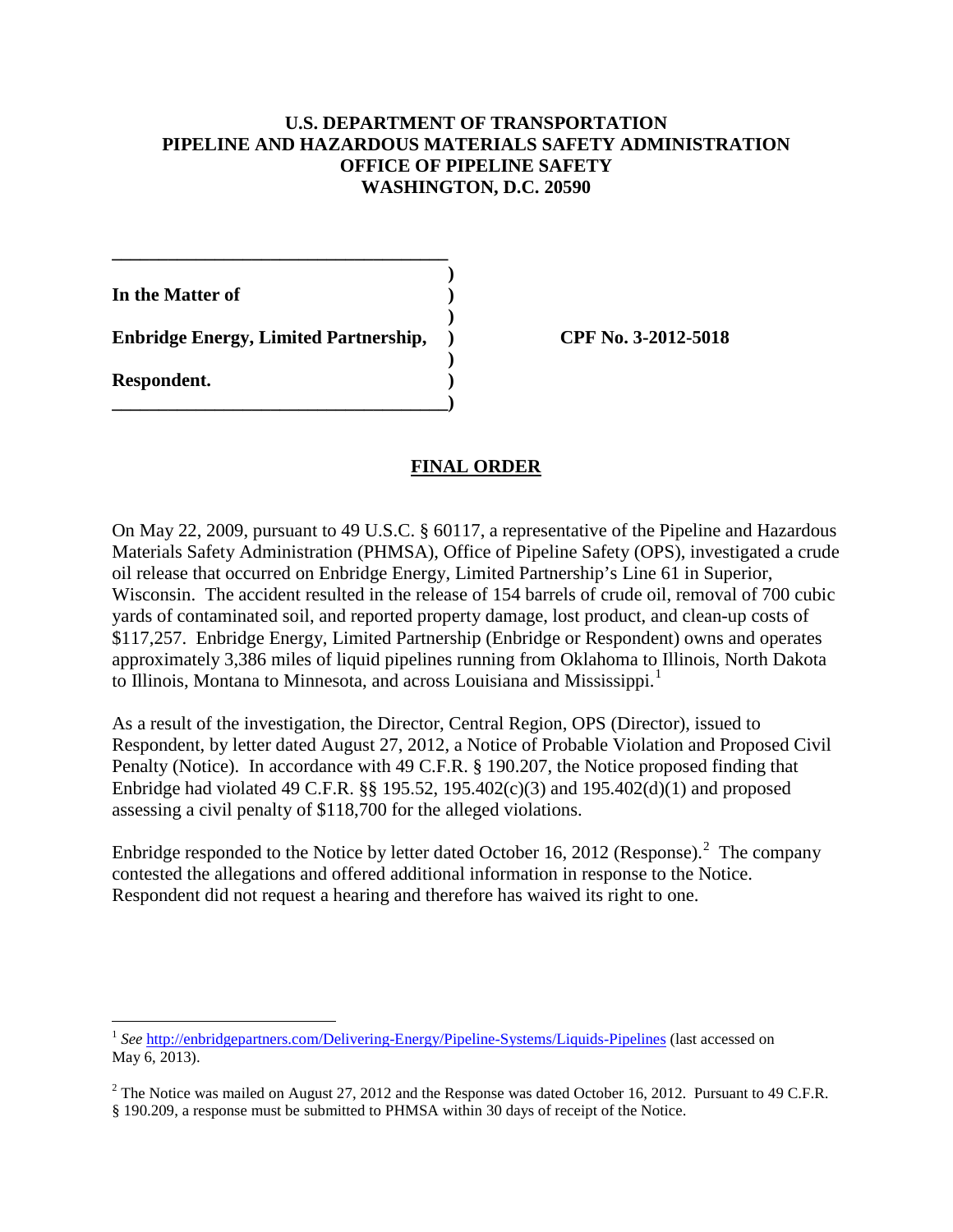## **FINDINGS OF VIOLATION**

The Notice alleged that Respondent violated 49 C.F.R. Part 195, as follows:

**Item 1:** The Notice alleged that Respondent violated 49 C.F.R. § 195.52, which states in relevant part:

#### **§ 195.52 Immediate notice of certain accidents.**

(a) Notice requirements. At the earliest practicable moment following discovery of a release of the hazardous liquid or carbon dioxide transported resulting in an event described in § 195.50, the operator of the system must give notice, in accordance with paragraph (b) of this section, of any failure that…

(3) Caused estimated property damage, including cost of cleanup and recovery, value of lost product, and damage to the property of the operator or others, or both, exceeding \$50,000.

The Notice alleged that Respondent violated 49 C.F.R. § 195.52 by failing to provide notice of a crude oil release meeting PHMSA's immediate reporting requirements. Specifically, the Notice alleged that Enbridge did not report its May 21, 2009 release from the Pig Trap Sender on Line 61 at the Superior Terminal within 1-2 hours.

In its Response, Enbridge contends that this release did not initially meet any of the reporting criteria since the oil was immediately contained on Enbridge property in an isolated retention basin. However, the company made the notification to the National Response Center (NRC) as a precautionary measure. According to Enbridge, the incident occurred at 16:00 Central Daylight Time and the company contacted the NRC at  $18:32$  Central Daylight Time.<sup>3</sup> In light of the circumstances involving this release and the fact that Enbridge made its notification within 2.5 hours of discovery of the release, Enbridge believes it contacted the NRC at the earliest practicable moment, in compliance with § 195.52.

Section 195.52 requires that operators report releases meeting certain requirements at the earliest practicable moment following discovery of a release. Since 1971, through interpretations, advisory bulletins, and numerous enforcement cases, PHMSA has interpreted "earliest practicable moment" to mean within 1-2 hours. Furthermore, PHMSA has held that "discovery" relates to the actual release, not to the realization that an incident has resulted in circumstances (e.g., property damage) that render the release reportable.<sup>4</sup>

Enbridge was required to report the release within 1-2 hours and failed to do so. Accordingly, based upon a review of all of the evidence, I find that Respondent violated 49 C.F.R. § 195.52 by

 $\overline{a}$ 

<sup>&</sup>lt;sup>3</sup> See Response.

<sup>4</sup> E.g., *In the Matter of Texas Eastern Transmission Corporation*, CPF No. 4-2001-1003, at 3 (May 5, 2005), citing *In the Matter of Enstar Natural Gas Company,* CPF No. 52016 (May 14, 1997). See also, *In the Matter of Buckeye Partners, LP,* 3-2010-5006 (November 19, 2012).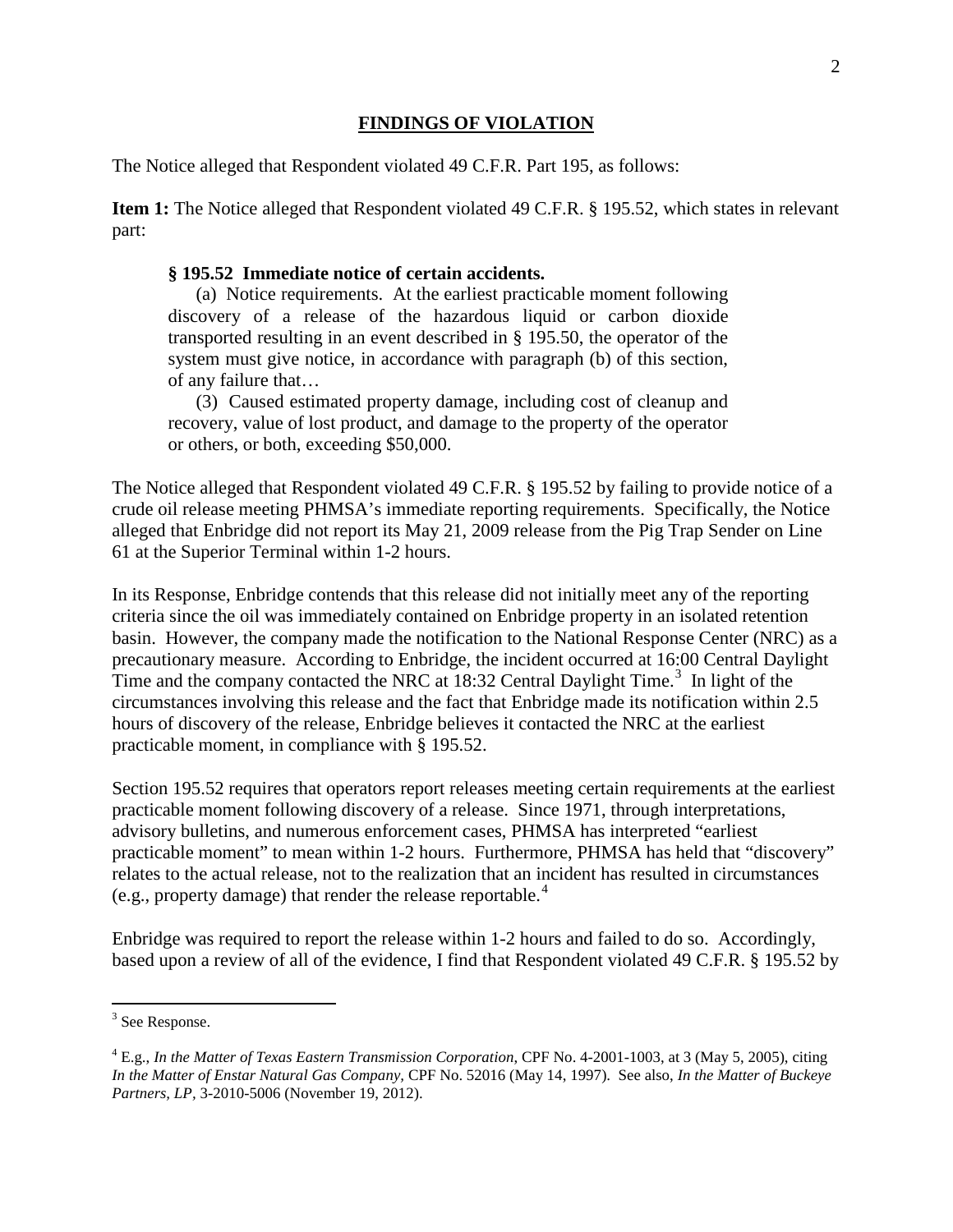failing to provide notice of a crude oil release at the earliest practicable moment, within 1-2 hours of discovery.

**Item 2:** The Notice alleged that Respondent violated 49 C.F.R. § 195.402(c), which states in relevant part:

#### **§ 195.402(c) Procedural manual for operations, maintenance, and emergencies.**

(a) *General.* Each operator shall prepare and follow for each pipeline system a manual of written procedures for conducting normal operations and maintenance activities and handling abnormal operations and emergencies. This manual shall be reviewed at intervals not exceeding 15 months, but at least once each calendar year, and appropriate changes made as necessary to insure that the manual is effective. This manual shall be prepared before initial operations of a pipeline commence, and appropriate parts shall be kept at locations where operations and maintenance activities are conducted…

(c) *Maintenance and normal operations.* The manual required by paragraph (a) of this section must include procedures for the following to provide safety during maintenance and normal operations…

(3) Operating, maintaining, and repairing the pipeline system in accordance with each of the requirements of this subpart and subpart H of this part.

The Notice alleged that Respondent violated 49 C.F.R. § 195.402 $(c)(3)$  by failing to follow its written procedures for Lock Out/Tag Out (LOTO) of equipment. Specifically, the Notice alleged that Enbridge had locked out the valves associated with Enbridge's Line 61 Pig Sending Trap but no LOTO log was completed. In addition, Enbridge personnel failed to complete the Pressure Piping Isolation (Valve Positioning) Form, as required by its LOTO procedures. As a result, a technician was unaware that the trap vent valve had been left in the open position, and when the control center issued a de-isolation command, crude oil flooded the trap, drained through the open valve, and overflowed the trap sump, resulting in a release of 154 barrels of crude oil.

In Response, Enbridge acknowledged that the main cause of this incident was a miscommunication between Enbridge personnel regarding the open vent line. In its Response, Enbridge discussed corrective actions it had taken, including revising the LOTO procedures and creating a detailed communication process to avoid a similar occurrence.

Accordingly, based upon a review of all of the evidence, I find that Respondent violated 49 C.F.R. § 195.402(c)(3) by failing to follow its written LOTO procedures.

These findings of violation will be considered prior offenses in any subsequent enforcement action taken against Respondent.

# **ASSESSMENT OF PENALTY**

Under 49 U.S.C. § 60122, Respondent is subject to an administrative civil penalty not to exceed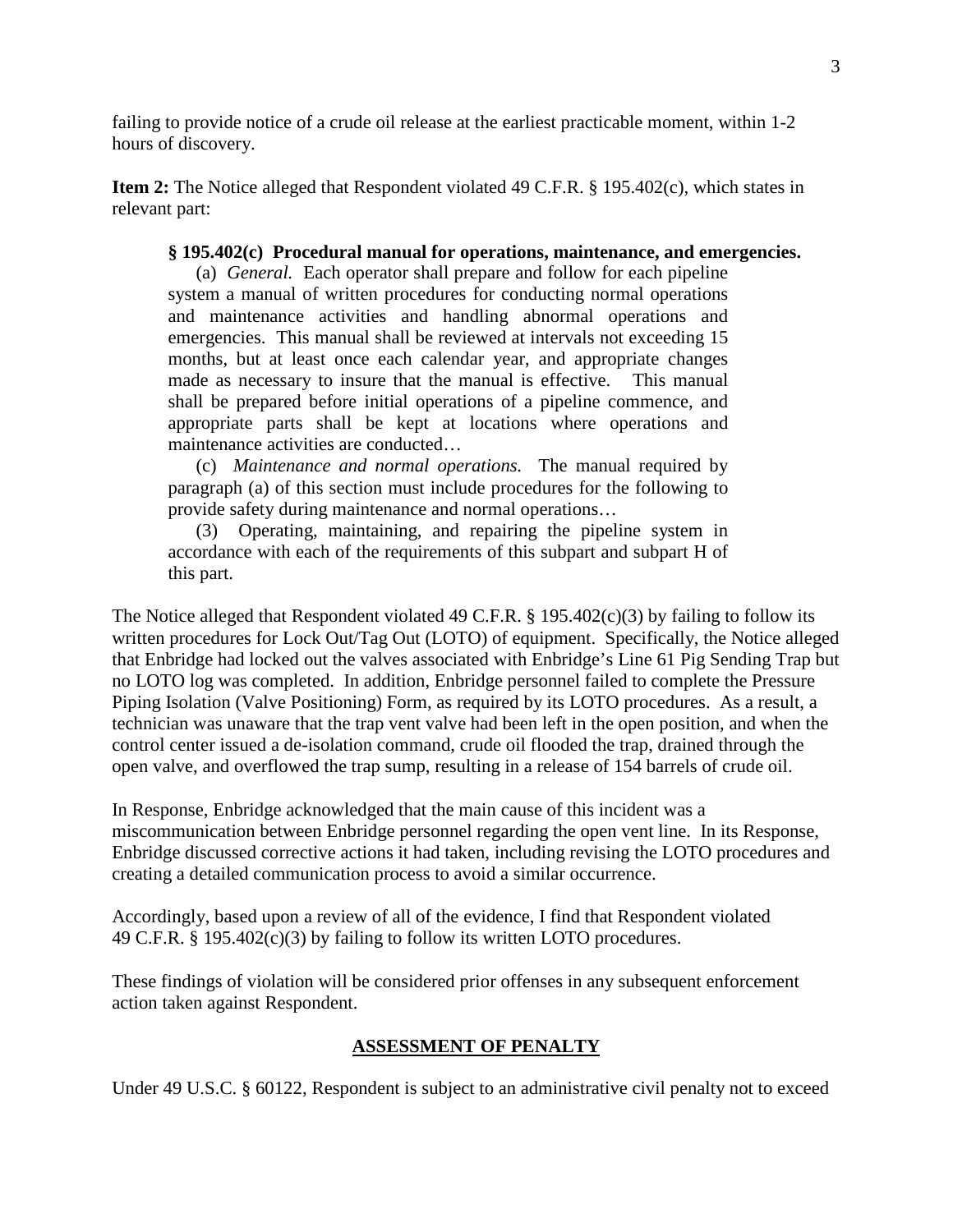\$100,000 per violation for each day of the violation, up to a maximum of \$1,000,000 for any related series of violations. In determining the amount of a civil penalty under 49 U.S.C. § 60122 and 49 C.F.R. § 190.225, I must consider the following criteria: the nature, circumstances, and gravity of the violation, including adverse impact on the environment; the degree of Respondent's culpability; the history of Respondent's prior offenses; the Respondent's ability to pay the penalty and any effect that the penalty may have on its ability to continue doing business; and the good faith of Respondent in attempting to comply with the pipeline safety regulations. In addition, I may consider the economic benefit gained from the violation without any reduction because of subsequent damages, and such other matters as justice may require. The Notice proposed a total civil penalty of \$118,700 for the violations cited above.

**Item 1:** The Notice proposed a civil penalty of \$18,700 for Respondent's violation of 49 C.F.R. § 195.52, for failing to give proper notice of a hazardous liquid release. As discussed above, operators are expected to report releases meeting the criteria of § 195.50 within 1-2 hours of discovery of the release. Respondent should have reported the release within 1-2 hours. Therefore, a civil penalty is appropriate. I have reviewed the civil penalty criteria listed in § 190.225 and note that the prior history factor is particularly relevant since Enbridge had 12 violations in the five years preceding the date of the Notice.<sup>5</sup> However, the fact that Enbridge reported the release only 32 minutes late should be accounted for, to some degree, as part of the culpability factor. Therefore, I am reducing the proposed civil penalty amount from \$18,700 to \$12,500.

Accordingly, having reviewed the record and considered the assessment criteria, I assess Respondent a civil penalty of \$12,500 for violation of 49 C.F.R. § 195.52.

**Item 2:** The Notice proposed a civil penalty of \$100,000 for Respondent's violation of 49 C.F.R. § 195.402(c)(3), for failing to follow its written LOTO procedures. Enbridge did not contest the associated civil penalty for this item. I have reviewed the assessment criteria listed in § 190.225 and find that the proposed civil penalty amount is appropriate considering that this violation was critical to the cause of the 154 barrel spill. Accordingly, having reviewed the record and considered the assessment criteria, I assess Respondent a civil penalty of \$100,000 for violation of 49 C.F.R. § 195.402(c)(3).

In summary, having reviewed the record and considered the assessment criteria for each of the Items cited above, I assess Respondent a total civil penalty of **\$112,500**.

Payment of the civil penalty must be made within 20 days of service. Federal regulations (49 C.F.R. § 89.21(b)(3)) require such payment to be made by wire transfer through the Federal Reserve Communications System (Fedwire), to the account of the U.S. Treasury. Detailed instructions are contained in the enclosure. Questions concerning wire transfers should be directed to: Financial Operations Division (AMZ-341), Federal Aviation Administration, Mike Monroney Aeronautical Center, P.O. Box 269039, Oklahoma City, Oklahoma 73125. The Financial Operations Division telephone number is (405) 954-8893.

Failure to pay the \$112,500 civil penalty will result in accrual of interest at the current annual

 $\overline{a}$ 

<sup>5</sup> See Part D-History of Prior Offenses, Pipeline Safety Violation Report, page 23.